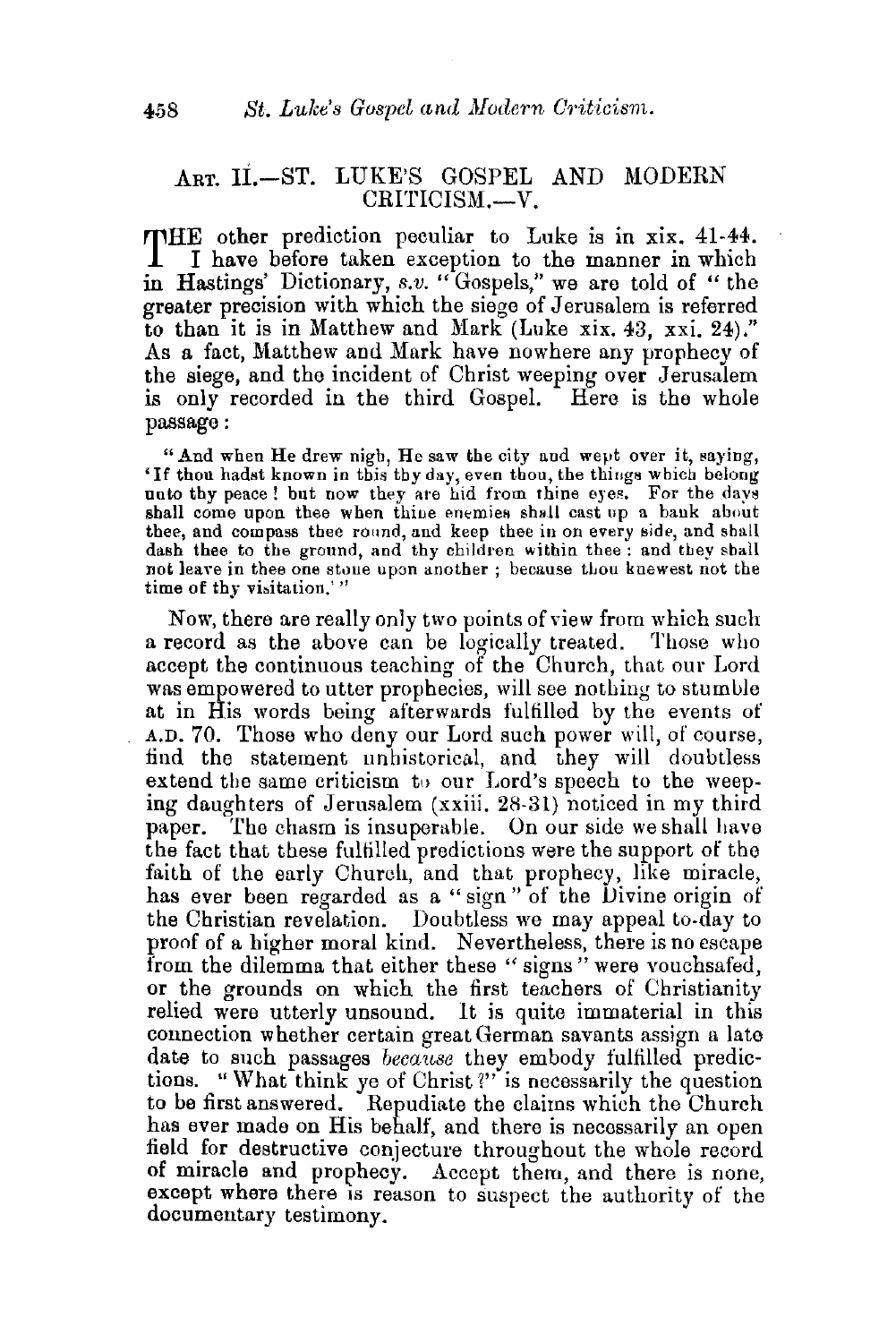The passage cited above is in all MSS. and versions of a Gospel of whose authority no doubt was entertained. It falls into line with other primitive records of our Saviour's knowledge of the future and its general independence of the bounds of time and place. Thus, we find it distinctly stated in the Gospels that Christ had knowledge of Philip's conversation with Nathanael at a distance, and of the past life of the Samaritan woman ; that He foresaw Peter's apostasy, repentance, and martyrdom; that He knew what should happen to Himself; that He foretold His Death, His Resurrection, and Ascension into Heaven; that He repeatedly predicted the inclusion of the Gentiles in His kingdom and the exclusion of the once favoured Jewish people; that He told men of His own Second Coming as the Judge of all mankind. Those who accept these powers as inherent in Christ's Personality will probably see little difficulty in believing that He foretold with some detail the siege and overthrow of Jerusalem. On the other hand, those who assume a naturalistic standpoint will logically expound the Church's story on the familiar naturalistic lines. Delusion and illusion will then be continually made the agencies which insured for Apostolic Christianity its successes. Miracles other than faith-healings will, on the most charitable assumption, be ascribed to misunderstanding and faulty records. Prophecies will at best be happy conjectures. If evidently fultilled in detail in human experience, they must be" suspicious" and their recorder must write after their fulfilment.

These two alternatives are familiar to most of us. It is to be regretted that our modern English critics too frequently fail to distinguish tbis issue when discussing the dates of the Gospels. In Hastings, *s.v.* "Matthew," *Eschatological Standpoint and Date,* the authenticity of our Lord's predictions is not seriously discussed. The reader's attention is mainly directed to the interesting but not vital phenomenon that language similar to our Lord's occurs in the Apocalypse of Baruch. But as far as possible the date of the Gospel seems to be made to depend on the writer's experience of the things predicted. "Matthew repeats the warnings against being led away by rumours of Messiahs having been seen in various retired places *(cf.* Apoc. Bar., 4834) *so showing the topic of the hour when he wrote."* [My italics.] "The urgency of the warnings against going after false Messiahs on the felt approach of the great national crisis (conceived of on the lines of Daniel's prophecy of Jerusalem's last trial and in terms of current apocalyptic based thereon) *points to the actual occasion wll'ich gave 'it birth."* The conclusion is reached that Matthew writes in  $A.D. 68-69.$  I fail to see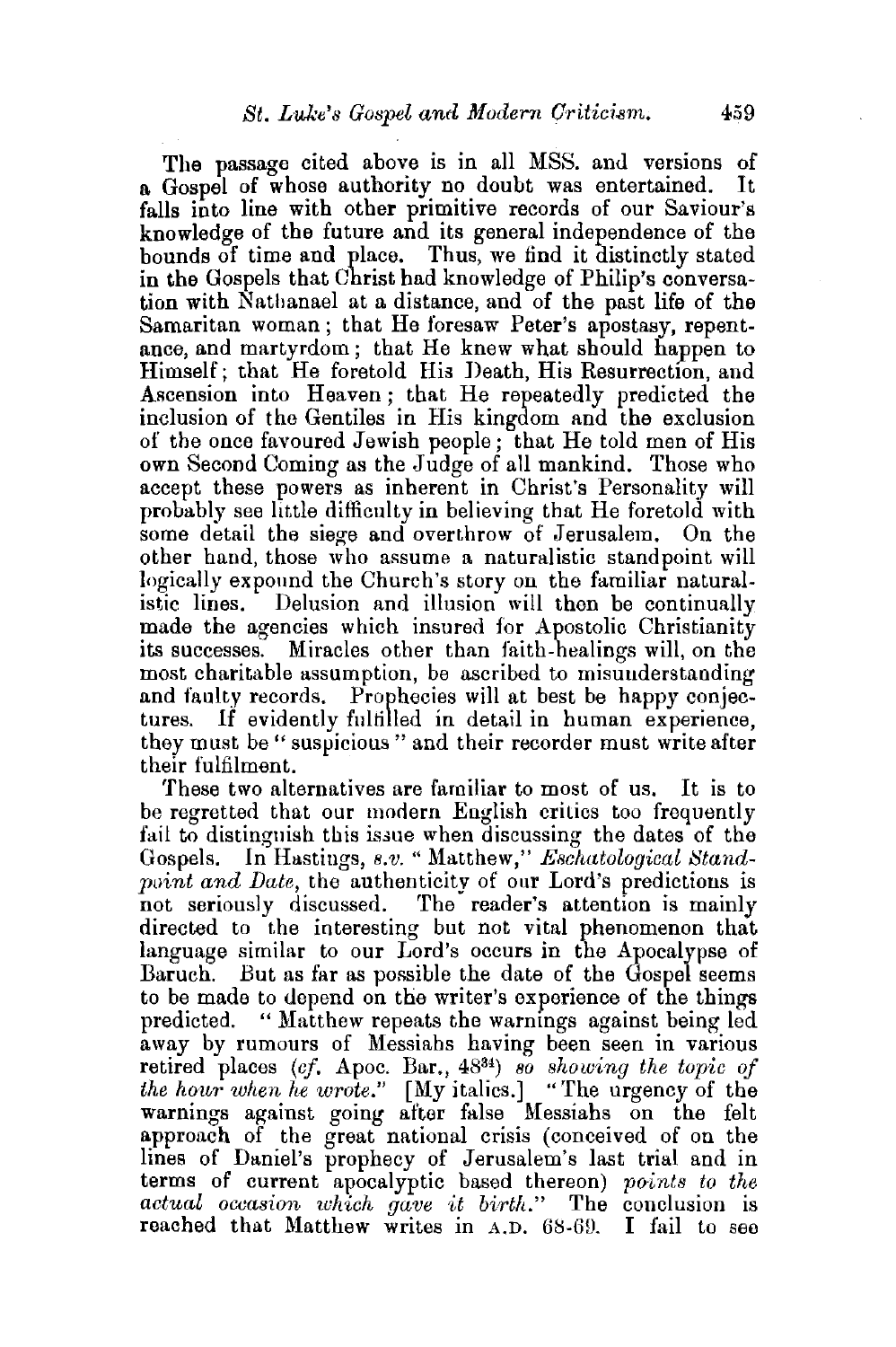how this is inferred from Matthew's presumed use of an apocalyptic book, which the critics date A.D. 50-65, and which may well be itself in part an echo of our Lord's eschatological teaching. But that Matthew must have conveniently unearthed such warnings on the approach of the great national crisis does not seem very distinguishable from the cruder German dictum that they were never uttered by Christ. It is apparently by the same considerations that the writer *s.v.* "Mark" is led to set the second Gospel "perhaps early in A.D. 70."<sup>1</sup> (The reader is left to reconcile this chronological scheme with the other. Both writers admit that Mark is the earliest of the Gospels, and the writer *s.v.* " Matthew " constantly assumes that this Evangelist made use of Mark.) Of Luke, as I have already noticed, we are told *s.v.* "Gospels," that the predictions seem to show that in this Gospel *the original form of the prophecy has been* somewhat lost, owing to the knowledge of the particular circum*stances of the event;''* and "somewhere about the year 80" is the date conjectured, *s.v.* ·• Luke."

I do not understand to what extent the authenticity of our Lord's predictions is acknowledged when thus much is postulated. But there is one which, if admitted, quite fails to square with this method of getting at the date of the recorder from the predictions he records. It is our Lord's prophecy of the fate of the Temple. While the Temple was standing in its splendour, Jesus is said to have warned His bearers that " there shall not be left here one stone upon another that shall not be thrown down." Matthew and Mark record this as well as Luke, and it is as striking a prediction as can be conceived. Bring the Gospels down even to "early in A.D. 70," and we are still not within range of the probability of its fulfilment. For the fate of the Temple was no natural outcome of the "great national crisis." Even after the beginning of the siege of Jerusalem there was no reason to anticipate its demolition. It was not the Roman practice to destroy such edifices, and Titus was most anxious to save it. The destruction of the cloisters was begun by the Jews themselves. When the Holy Place was endangered by the spread-

<sup>&</sup>lt;sup>1</sup> The arbitrary character of these modern assignments of date is here illustrated by the comment: "There is no passage which clearly means or certainly implies that the fall of Jerusalem and the Temple was an accomplished fact. If so great a catastrophe in Jewish history had taken place within recent or a comparatively recent period, there would have been indications of it in less obscure forms in the earliest of the Gospels." One is naturally led to remark that the fourth Gospel, which all agree was written after A.D. 70, has not a single "indication" that the Temple lay in ruins at the time of writing.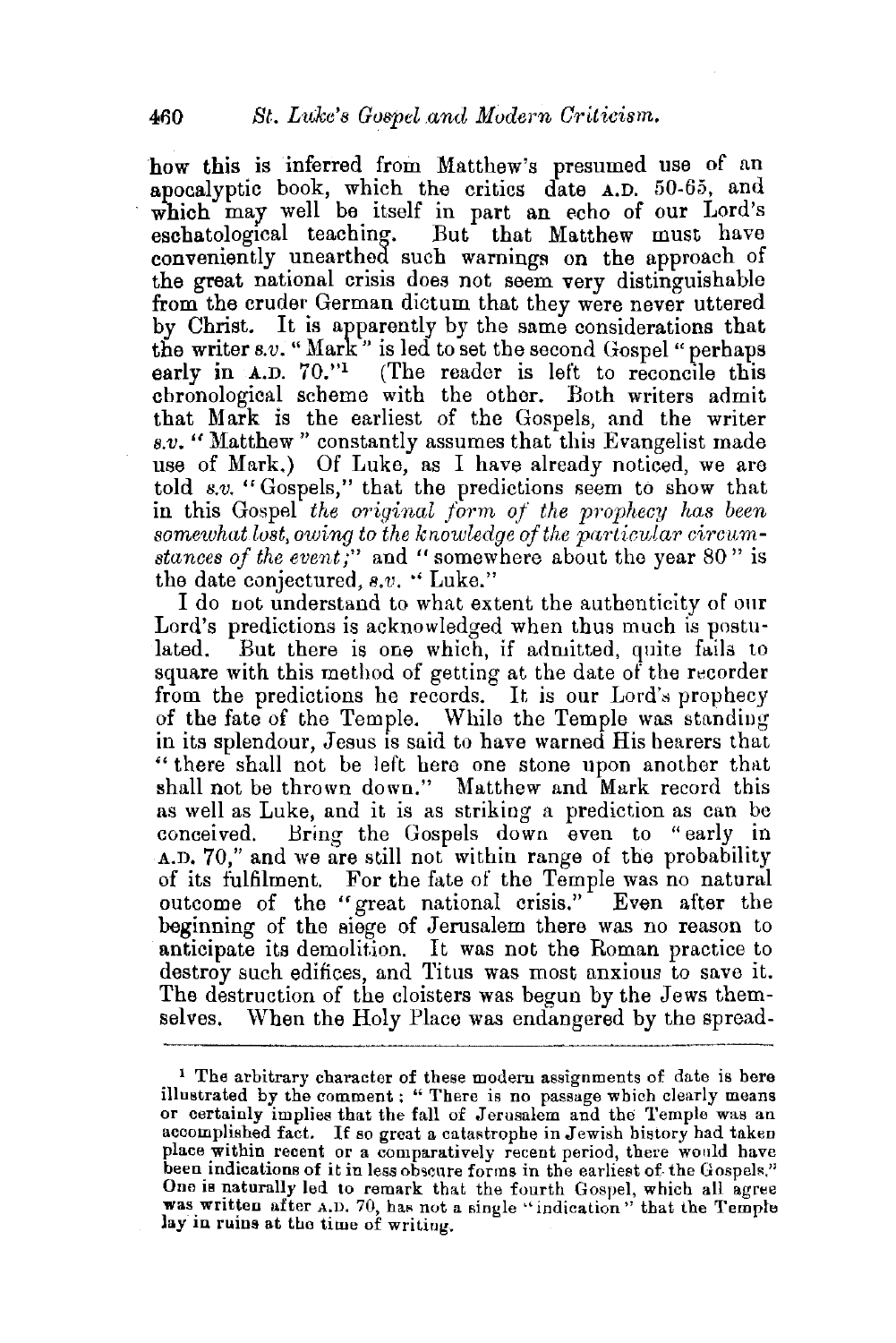ing flames, Titus sent troops to extinguish them. Lured, however, by hope of plunder, they deliberately disobeyed his orders. More than this, it might be said that it was not till the time of Hadrian that the prophecy was completely fulfilled. The site of the Holy Place was. at least, at that time recognisable, and it was dedicated to Jupiter Capitolinus in A.D. 136.

Now, the critics do not date Matthew's Gospel after the destruction of the Temple, because in Matt. xxiv. 29 we have the judgment discourse interwoven with the prediction of the fall of Jerusalem in such sort that the fearful signs of the end of the world are regarded as occurring *"immed,iately* after the tribulation of those days." This misunderstanding on the part of some of our Lord's hearers is of service to us to-day. It is recognised that Matthew could not have written thus after A.D. 70. Here, then, is an event not in the least within men's cognizance, and far more improbable than the rise of false prophets or the siege of Jerusalem and deportation of Jewish captives. If in the one case we take the position that the Evangelist's record is not conditioned by experience, why not in the others ? If this striking prophecy of the obliteration of the Temple stands, why should we not believe, as our forefathers did, that Matthew's prediction of the false prophets in no way bears on the date of his Gospel, or Luke's prediction of the siege on the date of his? Indeed, one may go further, and say that, so far from there being any real indication that Matthew writes in an atmosphere of false prophets and profanations of the Temple, his antecedence to the years 68-70 and his inexperience of the occurrence of the events predicted are really on rationalistic lines the best conclusion. For it is extremely improbable that a historian " on the felt approach of the great national crisis" should boldly associate it with a forecast of the "immediate" ending of the world. A Matthew writing in this way in  $68-69$ must have in two years' time found his interpretation of current events completely falsified, and the more we postulate of such interpretation, the more must the credit of h1s Gospel have been impaired. From this point of view there is more difficulty in making him write in the midst of the Jewish troubles than before them. I may add that the ecclesiastical note, " let him that readeth understand," attached in both Matthew and Mark to the prediction of the "abomination of desolation " profaning the Temple, seems to give the same chronological indication. As there are no such comments elsewhere in the Gospels, we cannot attribute these words to the Evangelists. They are obviously an ecclesiastical note dating from the period when the prediction was being ful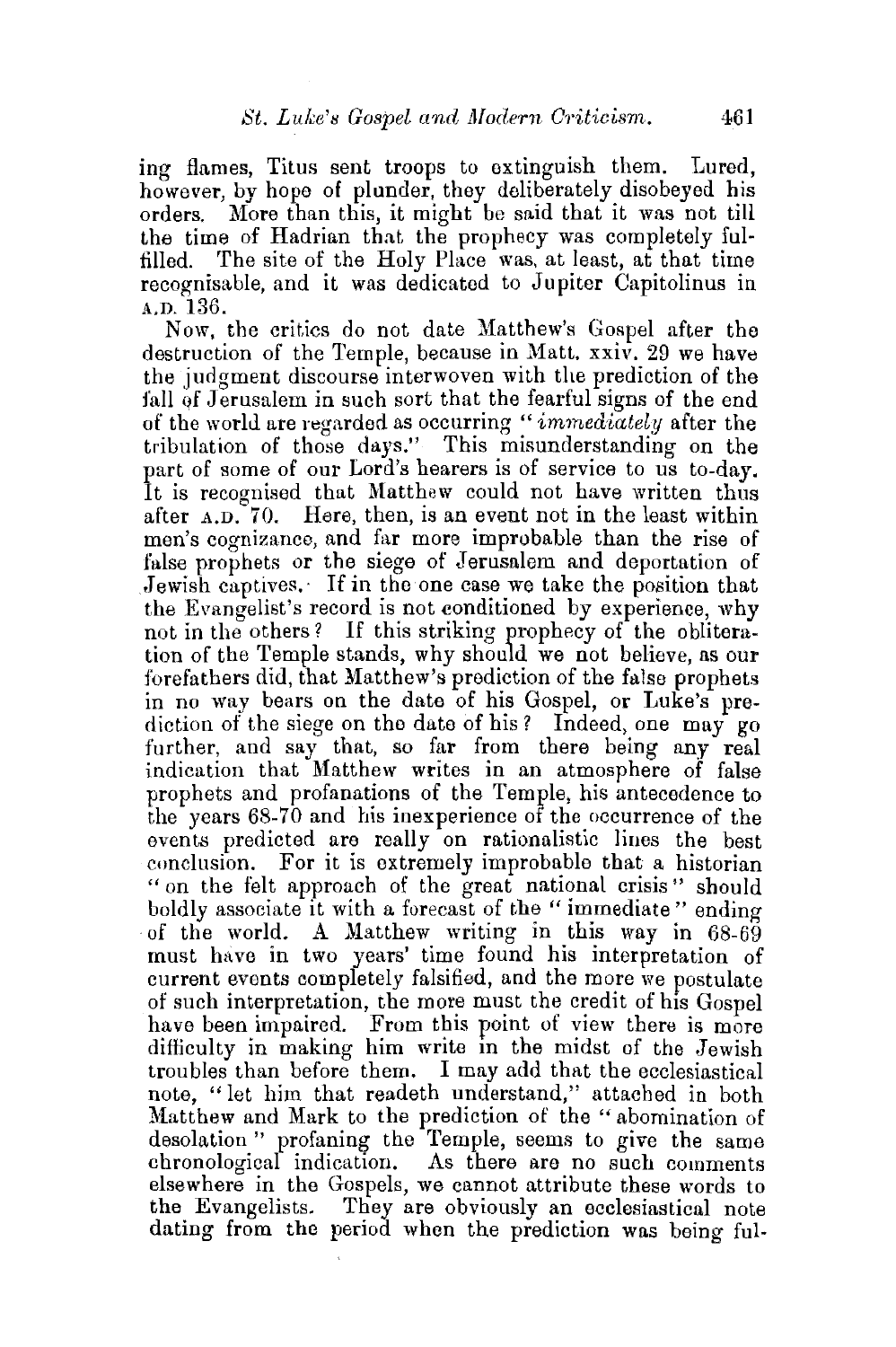filled.1 They thus bespeak a time when the Gospels had attained a circulation in the Church as recognised authoritative literature. This condition is best satisfied by supposing some years to elapse between the dates of the Gospels and the date of the fulfilment of the prediction.

This is not a paper on prophecy, but it is well, perhaps, to recall the fact that it is impossible to eliminate the prophetic element from the two revelations in our Bible, and that we are inextricably committed to the reality of this "sign " both in the Old Testament and the New. The Church's position on this subject is attested, not by mere *obiter dicta,* but by the Nicene Creed itself. The generations that succeeded the Apostles were, of course, convinced in this matter; and it is interesting to recall how those very predictions in the Gospels which are now so arbitrarily treated as "showing the topic of the hour" when their recorder wrote were used as Christian apologia. I will quote two instances only of this common practice. The prediction above cited in regard to the false prophets is used by Justin Martyr for argumentative purposes thus in his dialogue with Trypho (chap. lxxxii.):

"We know that He foreknew all that would happen to us after His Resurrection from the dead and Ascension into heaven. For He said we would be put to death and bated for His Name's 8ake. And that many false prophets and false Christs would appear in His Name and deceive many. And so it has come about."

So, again, in the Clementine Homilies (chap. xv.) we have a citation of the predictions of the siege in Luke xix., which, although the writer was probably an Ebionite, is sufficiently illustrative of the universal belief:

"But our Master being a Prophet by an inborn and ever-flowing spirit, and knowing all things at all times, He confidently set forth plainly, as  $I$ said before, suffering», places, appointed times, manners, limits. Accordingly, therefore, prophesying of the Temple, He said : 'See ye these buildings? Verily I say to you, there shall not be left here one stone upon another which shall not be taken away, and this generation shall not pass until the destruction begin. For they shall come and sit here, and shall besiege it, and shall slay your children here.' And in like manner<br>He spoke in plain words the things that were straightway to happen, which we can now see with our eyes, in order that the accomplishment might be among those to whom the word was spoken."

The question to-day is whether this belief of the Early Church, which is repeatedly referred to in after-times<sup>2</sup> as a confirmation of men's faith, was, after all, unwarranted. Obviously, such arguments lose much of their force if a

<sup>1</sup> See Alford, note on Matt. xxiv. 15.

<sup>&</sup>lt;sup>2</sup> Compare, *e.g.*, the use of the prophecies in Luke xix., xxi., in Eusebius, "H. E.," bk. iii., c. 7.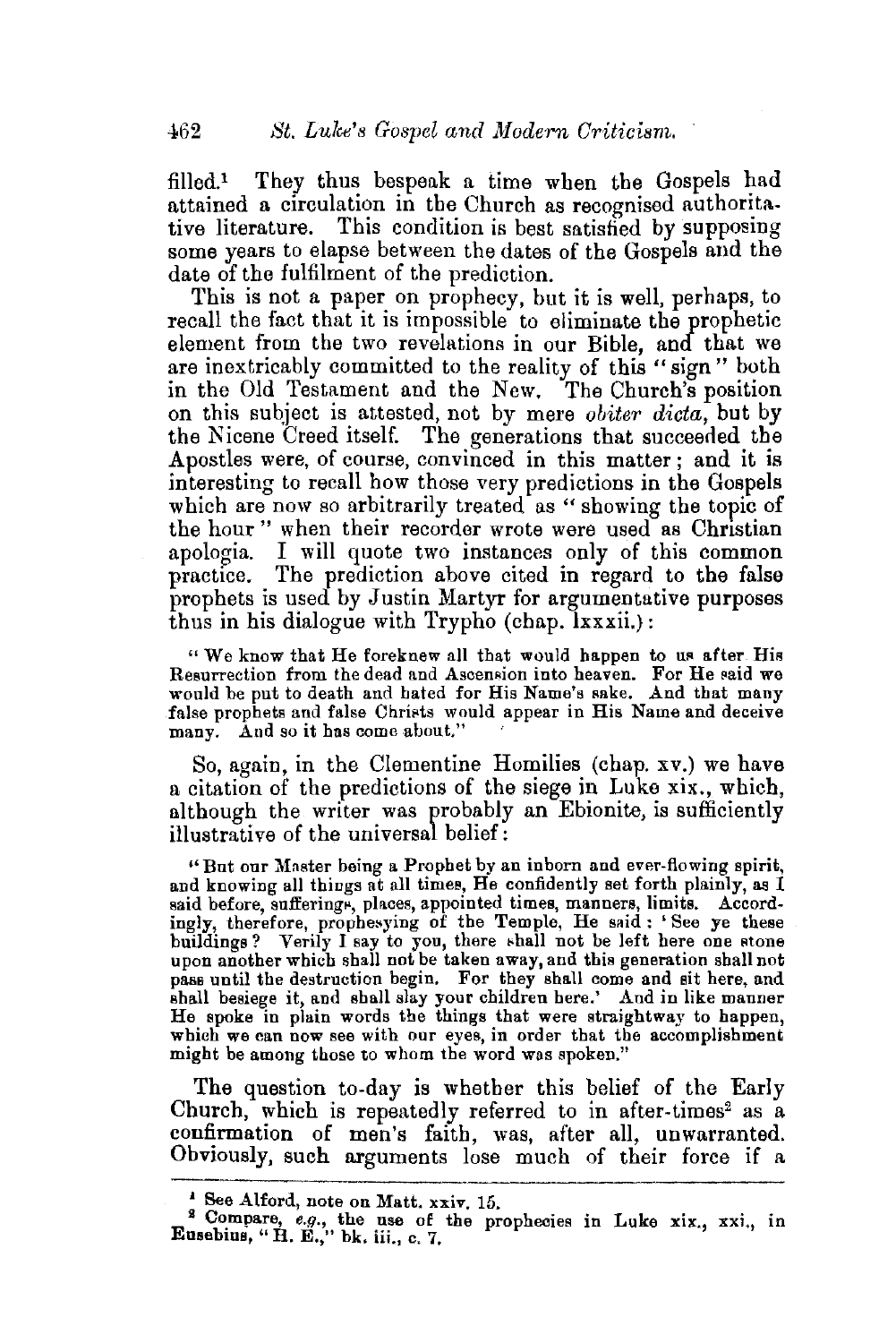Trypho or other adversary could reply: "But the Evangelists may have embellished these predictions by their experience of the particular circumstances of the event"; or, "They wrote them on the felt approach of the great national crisis ... in terms of current apocalyptic." Justin, at least, must be credited with much more knowledge of the state of things in Palestine in A.D. 68-70 than our modern critics. How is it no such alternative seems to present itself to the minds of those who thus relied on the predictions presented in our Gospels? Is it likely that an argument which the early Church so confidently pressed could be so easily overturned by a little more attention to the history of the Gospels ?

We cannot, I maintain, allow the reality of prophecy in one case and question it in another; cede such a striking prediction as that of the speedy obliteration of the Temple, and argue that the other details of our Lord's prophecies show that the Evangelists who record them must have had experience of their fulfilment. In the case of all three Evangelists, there is really no indication that they did not write some five years before the national crisis of A.D. 68-70; and in Luke's case, as I have shown, there is reason to think that he writes not later than the year 63, and that the Acts. followed the Gospel not later than A.D. 68. No argument can be drawn from the predictions. Even if the Evangelists wrote as late as the critics suppose, it would be a large assumption that the predictions remained not recorded in writing until that time, and a quite unwarrantable one that, if the Evangelists found them in writing, they would modify them by their own experiences. I may notice in this connection that Luke elsewhere seems to present predictions uncoloured by facts that were certainly within his knowledge. By his honesty elsewhere his record of Christ's predictions must be estimated if we are to deal fairly. Thus, the predictions of chap. i. indicate only the Baptist's work as Christ's forerunner, but say nothing of his martyrdom. The prediction of Agabus in Acts xi. 38 is quite indefinite in Luke's presentation of it. We are merely told that this prophet "signified by the Spirit that there should be a great famine over all the world, which came to pass in the days of Claudius Cæsar." More important for my present purpose is that other prediction of this same Agabus in Acts xxi. 11 concerning Paul's own sufferings, and the limited degree of prophetic inspiration attributed to the Apostle himself in Acts xx. 23. Agabus' prediction is confined to the part played by the Jews of Jerusalem who should "bind the man which owneth this girdle, and deliver him into the hands of the Gentiles." In the other passage Paul is informed by the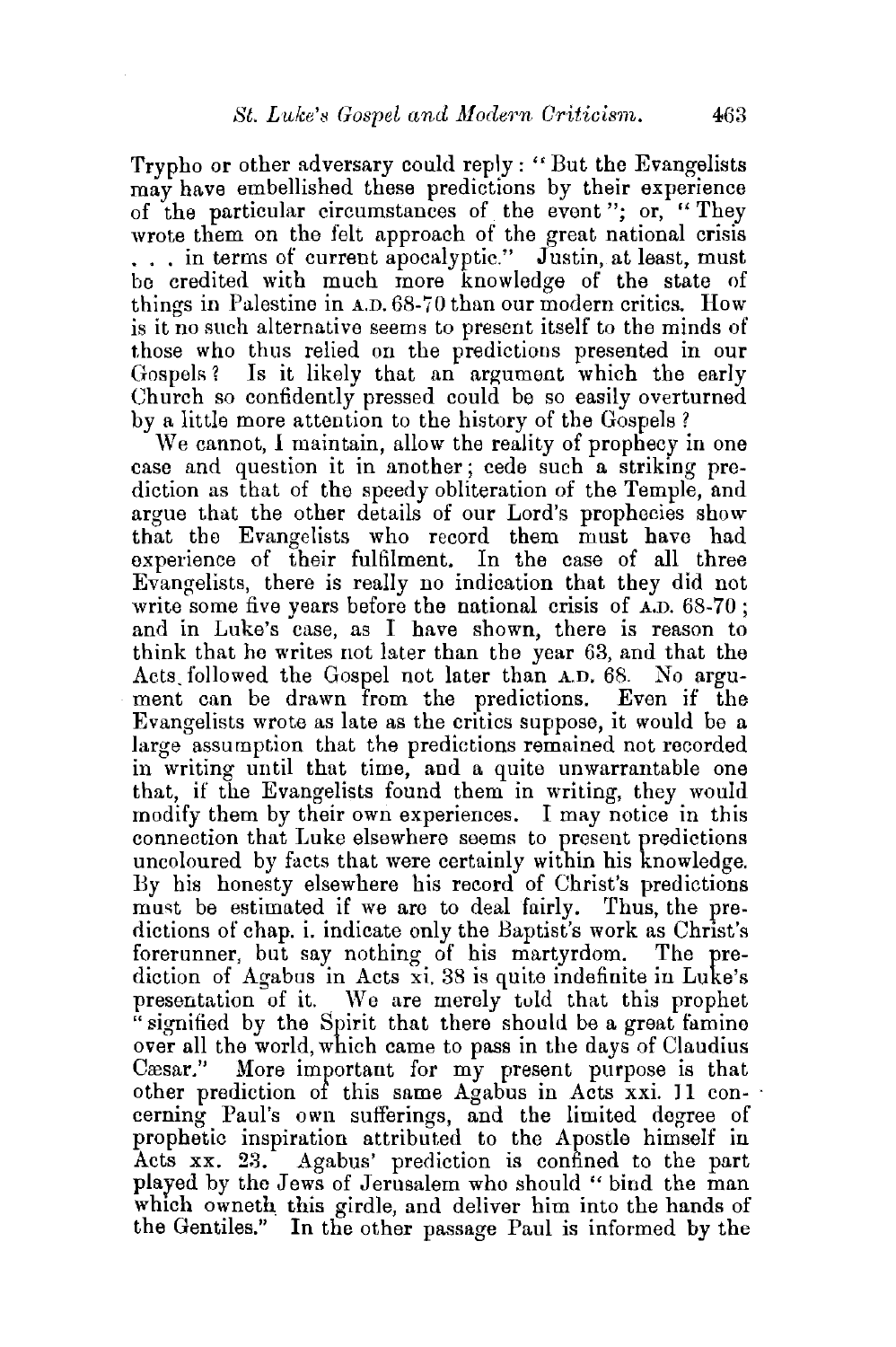Holy Spirit only to the degree of knowledge "that in every city bonds and affiictions abide" him. Now, these accounts of prophetic inspiration were written, on the critical assumption, several years after Paul's death. One may fairly argue that, if Luke was the sort of historian to embellish Christ's own prophecies, it is strange that he, writing with a full knowledge of Paul's imprisonments and final martyrdom, presents the subject with such limitations. Indeed, the critical canons with which the Gospel narratives are now approached seem here to be dangerous weapons to handle. To borrow the one I recently quoted: "If so great a catastrophe" as the execution of Luke's chief character "had taken place ... there would have been indications of it" in the Acts. There are certainly none. On the critics' own principles, then, the Acts, and therefore the third Gospel, too, should be dated before Paul's martyrdom, and consequently before the fall of Jerusalem.

I must now bring this necessarily sketchy presentation of the claims of the third Gospel to a conclusion. From a merely common-sense point of view it would seem highly improbable that a work so early and widely set on a level with the Apostles' own writings was only of secondary authority. It was certainly more easy for the second century than it is for the twentieth to distinguish the claims of this book. Were Luke's position assailable, it is curious that neither then nor in the fourth century, when the limitations of the New Testament Canon were much discussed, *is* it ever assailed. Contrariwise, Marcion *(circa A.D.* 144), the heretical impugner of. the Gospel Canon. attaches particular dignity to the third Gospel. Tatian's "Diatessaron," written before A.D. 170, shows us how widely the equal authority of the four Gospels was recognised. At the beginning of the third century the almost superstitious respect paid to the quaternion of Gospels is expressed in Irenæus' well-known comparison of the four living creatures about the throne of God. It is recognised as part of God's ordering that there should be four, and only four, authoritative Gospels. The Church, however uncritical in her accounts of their origin, is convinced not only that they express the teachmg of the Apostles, but that they themselves indicate a special guidance of the Holy Spirit.

This last point of view I have kept out of consideration. I have endeavoured to show what Luke"s claims are for one who only postulates, as Godet does, "that the authors of our Gospels were men of good sense and good faith." Prophecy apart, there appears to be nothing in all the minute analysis that the Gospels have sustained to alter our old ideas as to their